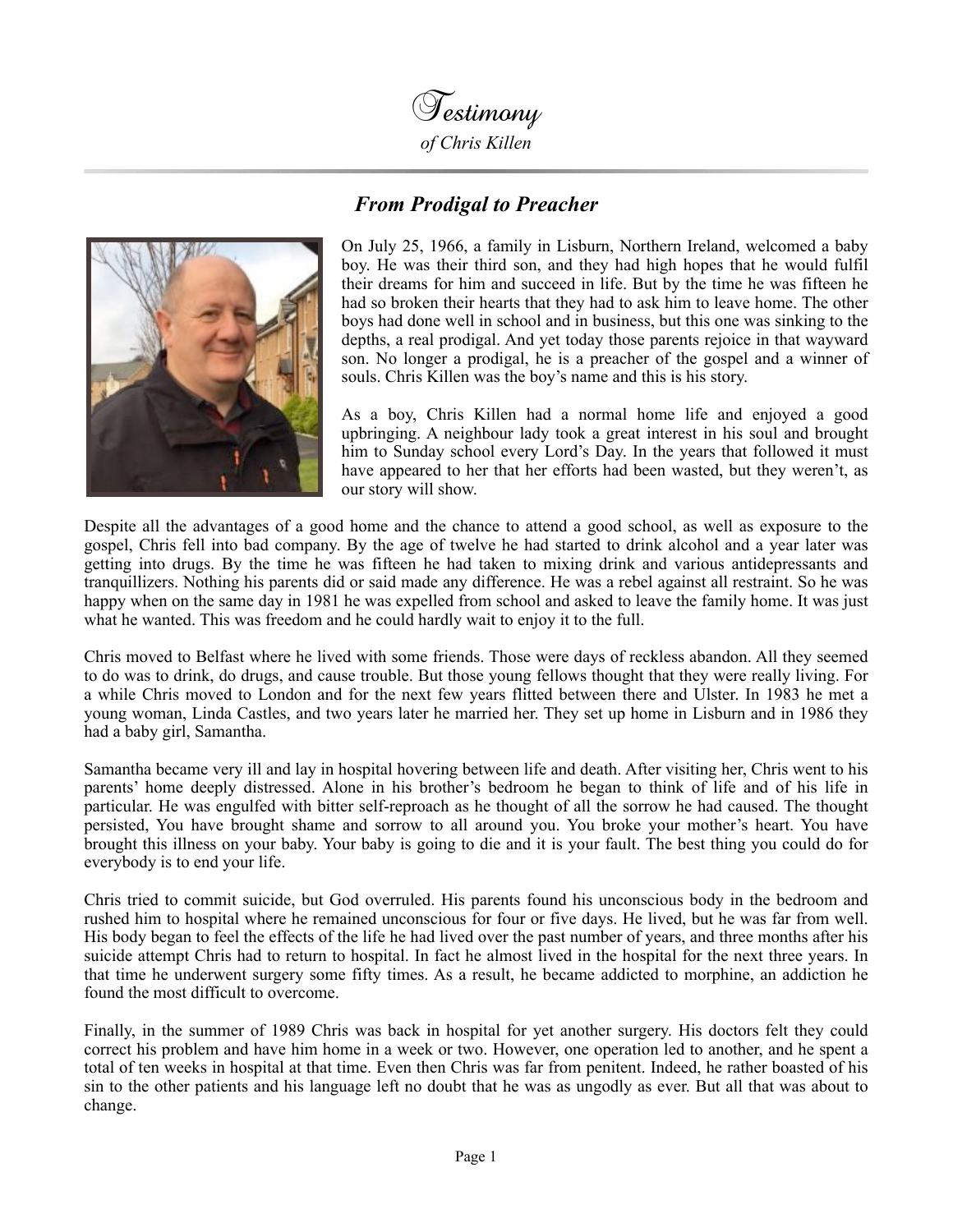The Lord was about to answer the prayers that had gone up for this young prodigal.

August 26, 1989, was the great day when He did so. That day Chris learned that a very major surgery was necessary. He was staring death in the face. As he did so, what he had learned in Sunday school came back to his mind, at least enough to bring him under deep conviction of sin. Seeing just how wicked he was in the sight of God, he shook and wept. His surgeon came by and asked him what was wrong.

*"Sir, I have lived for the devil. I have been a fool. I believe I am going into eternity and I am bound for hell,*" was the tearful reply.

In the providence of God that surgeon was a Christian and, taking a Bible from his pocket, he showed Chris Killen the way of salvation. As he lay there in the bed, too weak even to get out of it to kneel to pray, Chris called on God to have mercy on him and save him for Jesus' sake, and He did. Chris says, *"That was the most glorious day of my life. O, the joy there was of sins forgiven!"*

He went to surgery and survived. Back in the ward he was clearly a new man. Gone was the foul language and the boasting of sin. Now he set about telling everyone he met of what the Lord had done for him— patients, nurses, doctors. To one and all he testified, "*This is what the Lord has done for me and He can do the same for you.*"

The change in his life was immediate and profound. So was the change in his home, for a few months later his wife, Linda, was saved. However, though he was a new creature, Chris found, as many other drug addicts have found, that it took about five years to get his mind and body free from the effects of drugs. In this battle the Lord kept and strengthened him. Indeed, He began to deal with him about training for full-time service. Ever since his conversion, Chris had had a burden to reach other young people who were trapped in drug addiction. He remembered that during his teen years he had never once been approached by a Christian with the message of the gospel. He determined that he would do his best to see that other young people would hear of Christ.

As the Lord's dealings with him became plain, Chris, who had joined Lisburn Free Presbyterian Church in 1990, applied to be accepted for training in the Whitefield College of the Bible. He commenced his three-year course in 1992 and since graduating has commenced a very effective ministry among young people. He teaches a Biblebased anti-drugs programme in a number of state schools. He has worked with young people on the streets of Belfast and has made contact with addicts in many parts of Ulster.

Chris sees a bright future for his ministry. He sees an urgent need to establish a truly Christian rehabilitation programme for drug addicts and is currently studying the feasibility of opening a facility where young addicts who have turned to Christ may receive the help and support they need to live for God, free from dependence on drugs.

Despite ongoing medical problems, Chris is a walking sermon on the power of God's grace. He is an inspiration to God's people and a living proof to addicts who have sunk into despair that there is hope for them, that the Christ who saved Chris Killen can save them too.

*. . . . LTBS QUARTERLY / APRIL 2000* 

## **UPDATE**

**MINISTRY**: Missionary To The Addicted

**HOME CHURCH**: Lisburn Free Presbyterian Church

**ON FIELD SINCE**: May 2002

After my conversion to Christ in August 1989, I became involved in a street ministry – bringing the gospel to young people who were taking drink and drugs. For a number of years I had the joy of leading an outreach team that consisted mainly of young Christians. We travelled all over Northern Ireland and further afield, distributing